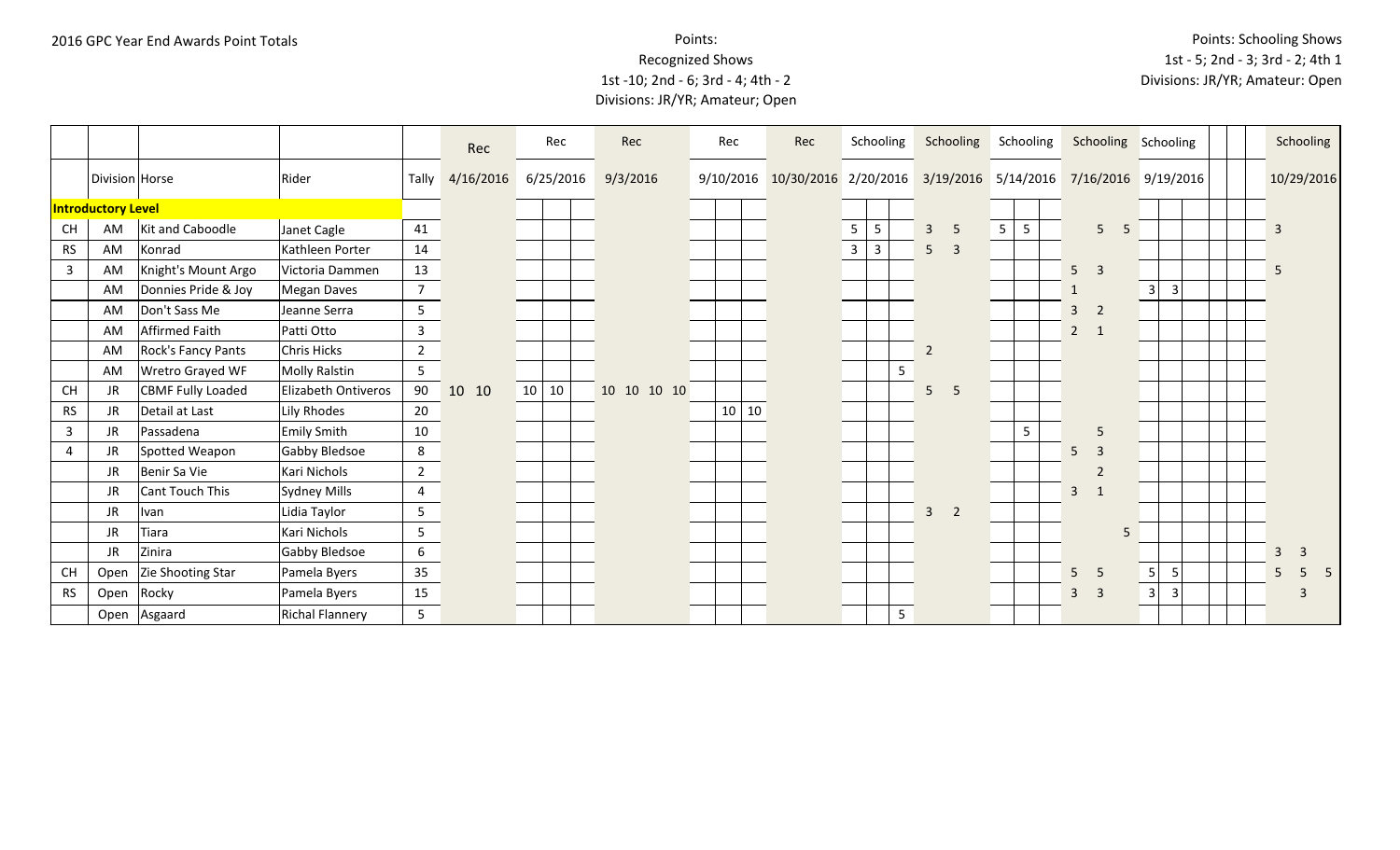|                | <b>Training Level</b> |                       |                    |                         |                 |                |                       |                 |                 |                 | $6\quad 6$     |                |                |                 |                |                |                |                 |                                |                |                          |                |                  |                 |                                            |                         |                |                |                |   |              |                     |  |
|----------------|-----------------------|-----------------------|--------------------|-------------------------|-----------------|----------------|-----------------------|-----------------|-----------------|-----------------|----------------|----------------|----------------|-----------------|----------------|----------------|----------------|-----------------|--------------------------------|----------------|--------------------------|----------------|------------------|-----------------|--------------------------------------------|-------------------------|----------------|----------------|----------------|---|--------------|---------------------|--|
| CH             | AM                    | Titanium              | Christy Cook       | 117                     | $\overline{4}$  | 6              | $6\overline{6}$       | 10              | $6\phantom{.}6$ | 10              |                |                |                | $6\overline{6}$ | 6              | $\overline{4}$ | $\overline{4}$ | $\overline{3}$  | 5                              |                | $2 \quad 3$              |                | $\mathbf{3}$     | $\overline{3}$  | $5\overline{)}$<br>$\overline{\mathbf{3}}$ | $\overline{3}$          | $\overline{3}$ | 5              | 5              | 5 |              | 5 <sub>2</sub>      |  |
| ${\sf RS}$     | AM                    | Hit it to Heaven      | Courtney Vaughn    | 104                     | 10              | $\overline{2}$ | 10 <br>$\overline{3}$ | $6\phantom{1}6$ | $\overline{4}$  | $6\overline{6}$ | $\overline{2}$ | $\overline{2}$ | $\overline{4}$ |                 | $\overline{4}$ | 6              |                | $5\overline{)}$ | $\mathbf{3}$<br>$\overline{3}$ | $\overline{3}$ | $\mathbf{1}$             |                | $2 \overline{5}$ | $5\phantom{.0}$ | $\overline{\mathbf{3}}$<br>5               | 5                       | 5              |                |                |   |              |                     |  |
| $\overline{3}$ | AM                    | Bushido               | Laura Custer       | 40                      |                 |                |                       |                 |                 |                 |                | 10 10 10       |                | 10              |                |                |                |                 |                                |                |                          |                |                  |                 |                                            |                         |                |                |                |   |              |                     |  |
| 4              | AM                    | <b>PWR Smart Alex</b> | Angie Stokes       | 39                      |                 |                | $\overline{4}$        | 4               |                 | $6\overline{6}$ | $\overline{4}$ | 6              |                | 10              |                |                |                |                 |                                |                |                          |                |                  |                 | 5                                          |                         |                |                |                |   |              |                     |  |
| 5              | AM                    | No Cameras Please     | <b>Emily Moser</b> | 26                      |                 |                |                       |                 | 10              |                 | 6 10           |                |                |                 |                |                |                |                 |                                |                |                          |                |                  |                 |                                            |                         |                |                |                |   |              |                     |  |
| 6              | AM                    | Levitator             | Karen Taylor       | 23                      |                 | 10 6           |                       |                 |                 |                 |                |                |                |                 |                |                |                |                 | 2<br>5                         |                |                          |                |                  |                 |                                            |                         |                |                |                |   |              |                     |  |
|                | AM                    | Wretro Grayed WF      | Molly Ralstin      | 22                      |                 |                |                       |                 |                 | 10              |                |                |                |                 |                |                |                | 10 <sub>2</sub> |                                |                |                          |                |                  |                 |                                            |                         |                |                |                |   |              |                     |  |
|                | AM                    | A Gold Rush           | Kristen Acevedo    | 20                      |                 |                |                       |                 |                 |                 |                |                |                | 10              |                |                |                |                 |                                |                |                          |                |                  |                 |                                            | 5                       | 5              |                |                |   |              |                     |  |
|                | AM                    | Beyond's Flashy Jet   | Jessica Harrison   | 12                      |                 |                | 10                    |                 | $2^{\circ}$     |                 |                |                |                |                 |                |                |                |                 |                                |                |                          |                |                  |                 |                                            |                         |                |                |                |   |              |                     |  |
|                | AM                    | Pacino                | Tyler Moore        | 18                      | $6\phantom{1}6$ |                |                       |                 |                 |                 |                |                |                |                 |                |                |                | $\mathbf{1}$    | $\mathbf{1}$                   | 5 <sup>5</sup> | $\overline{\phantom{0}}$ |                |                  |                 |                                            |                         |                |                |                |   |              |                     |  |
|                | AM                    | Mocha                 | Joanna Bartlett    | 12                      |                 |                |                       | $\overline{2}$  |                 |                 | 4 <sub>2</sub> |                |                |                 |                |                | $\overline{2}$ |                 |                                |                |                          |                |                  |                 |                                            |                         | $\overline{2}$ |                |                |   |              |                     |  |
|                | AM                    | Just Bob              | Natalie McTaggart  | 12                      |                 |                |                       |                 |                 |                 |                |                |                |                 |                |                | $6\phantom{a}$ |                 |                                |                |                          | $\mathbf{1}$   |                  |                 |                                            |                         |                |                |                |   | 5            |                     |  |
|                | AM                    | Bravo                 | Joanna Bartlett    | 8                       |                 |                |                       |                 |                 |                 |                |                |                |                 |                |                |                |                 |                                |                |                          | 5              |                  |                 |                                            |                         |                |                |                |   |              |                     |  |
|                | AM                    | Maggie Matters        | Barbara Tull       | 7 <sup>7</sup>          |                 |                |                       |                 |                 |                 |                |                |                |                 |                |                |                |                 | $\overline{2}$                 |                | $2^{\circ}$              | $\overline{3}$ |                  |                 |                                            |                         |                |                |                |   |              |                     |  |
|                | AM                    | SAMAC'S Mount Argo    | Victoria Dammen    | 6                       |                 |                |                       |                 |                 |                 |                |                |                |                 |                |                |                |                 |                                |                |                          |                |                  |                 |                                            |                         |                | 2 <sup>1</sup> | $\overline{3}$ |   | $\mathbf{1}$ |                     |  |
|                | AM                    | Knight's Mount Argo   | Victoria Dammen    | $\overline{\mathbf{3}}$ |                 |                |                       |                 |                 |                 |                |                |                |                 |                |                |                |                 |                                |                |                          |                |                  |                 |                                            |                         |                |                |                |   | 3            |                     |  |
| <b>CH</b>      | <b>JR</b>             | LR Ami Twilight       | Delanie Beevers    | 60                      |                 |                |                       | 10              |                 |                 |                |                | 10 10 10 10 10 |                 |                |                |                |                 |                                |                |                          |                |                  |                 |                                            |                         |                |                |                |   |              |                     |  |
| <b>RS</b>      | <b>JR</b>             | The Golden Asset      | Emma Vernier       | 30                      |                 | 10 10 10       |                       |                 |                 |                 |                |                |                |                 |                |                |                |                 |                                |                |                          |                |                  |                 |                                            |                         |                |                |                |   |              |                     |  |
| $\mathbf{3}$   | <b>JR</b>             | Semper Fi             | Kenda McDermott    | 24                      |                 |                |                       |                 |                 |                 |                |                |                |                 |                |                |                | $\overline{2}$  | $\overline{3}$                 |                | 5                        |                |                  |                 |                                            | $\overline{\mathbf{3}}$ |                | $3 \quad 3$    |                |   | 5            |                     |  |
| $\overline{4}$ | <b>JR</b>             | Crimson               | Mackenzie Kessler  | $20\degree$             |                 |                |                       |                 |                 |                 |                |                |                |                 | 10 10          |                |                |                 |                                |                |                          |                |                  |                 |                                            |                         |                |                |                |   |              |                     |  |
|                | JR                    | Valeria               | Miranda Thirbodeau | 18                      |                 |                |                       |                 |                 |                 |                |                |                |                 |                |                |                | 5 <sub>1</sub>  | 5                              | $\overline{3}$ |                          | 5              |                  |                 |                                            |                         |                |                |                |   |              |                     |  |
|                | JR                    | Detail at Last        | Lily Rhodes        | 10                      |                 |                |                       |                 |                 |                 |                |                |                | 10              |                |                |                |                 |                                |                |                          |                |                  |                 |                                            |                         |                |                |                |   |              |                     |  |
|                | <b>JR</b>             | Tony                  | Mary Misner        | 10                      |                 |                |                       |                 |                 |                 |                |                |                |                 |                |                |                |                 |                                |                |                          |                |                  |                 |                                            |                         |                | 5 <sup>1</sup> | 5              |   |              |                     |  |
|                | JR                    | Sacred Gracey         | Kennedy Adams      | 8                       |                 |                |                       |                 |                 |                 |                |                |                |                 |                |                |                | $\overline{3}$  | 5                              |                |                          |                |                  |                 |                                            |                         |                |                |                |   |              |                     |  |
| <b>CH</b>      | Open                  | SAMAC's Knight Light  | Michelle Lundy     | 36                      |                 |                |                       |                 |                 |                 |                | 10 10 10 6     |                |                 |                |                |                |                 |                                |                |                          |                |                  |                 |                                            |                         |                |                |                |   |              |                     |  |
| <b>RS</b>      | Open                  | Bravo                 | Heather Gelvin     | 30                      |                 |                |                       |                 | 10 10           |                 |                |                |                |                 |                |                | 10             |                 |                                |                |                          |                |                  |                 |                                            |                         |                |                |                |   |              |                     |  |
| $\mathbf{3}$   | Open                  | Sandro Skip           | Kristin Knutson    | 10                      |                 |                |                       |                 |                 |                 |                |                |                |                 |                |                | 10             |                 |                                |                |                          |                |                  |                 |                                            |                         |                |                |                |   |              |                     |  |
| $\overline{3}$ | Open                  | Shadowfax             | Nancy Burba        | 10                      |                 |                |                       |                 |                 |                 |                |                |                |                 |                |                |                |                 |                                |                |                          |                |                  |                 |                                            |                         |                |                |                |   |              | 5 <sup>5</sup><br>5 |  |
|                | Open                  | Asgaard               | Richal Flannery    | $\mathbf{3}$            |                 |                |                       |                 |                 |                 |                |                |                |                 |                |                |                | 3               |                                |                |                          |                |                  |                 |                                            |                         |                |                |                |   |              |                     |  |
|                | Open                  | <b>PWR Smart Alex</b> | Patty Couch        | $6\overline{6}$         |                 |                |                       |                 |                 |                 |                |                |                |                 |                | 6              |                |                 |                                |                |                          |                |                  |                 |                                            |                         |                |                |                |   |              |                     |  |
|                | Open                  | Crimson               | Heather Gelvin     | $\mathbf{3}$            |                 |                |                       |                 |                 |                 |                |                |                |                 |                |                |                |                 |                                |                |                          |                |                  |                 |                                            |                         |                |                |                |   |              | $\overline{3}$      |  |
|                | Open                  | Noah B.E.H.           | Richal Flannery    | 5 <sup>1</sup>          |                 |                |                       |                 |                 |                 |                |                |                |                 |                |                |                | $5\overline{)}$ |                                |                |                          |                |                  |                 |                                            |                         |                |                |                |   |              |                     |  |
|                |                       |                       |                    |                         |                 |                |                       |                 |                 |                 |                |                |                |                 |                |                |                |                 |                                |                |                          |                |                  |                 |                                            |                         |                |                |                |   |              |                     |  |
|                |                       |                       |                    |                         |                 |                |                       |                 |                 |                 |                |                |                |                 |                |                |                |                 |                                |                |                          |                |                  |                 |                                            |                         |                |                |                |   |              |                     |  |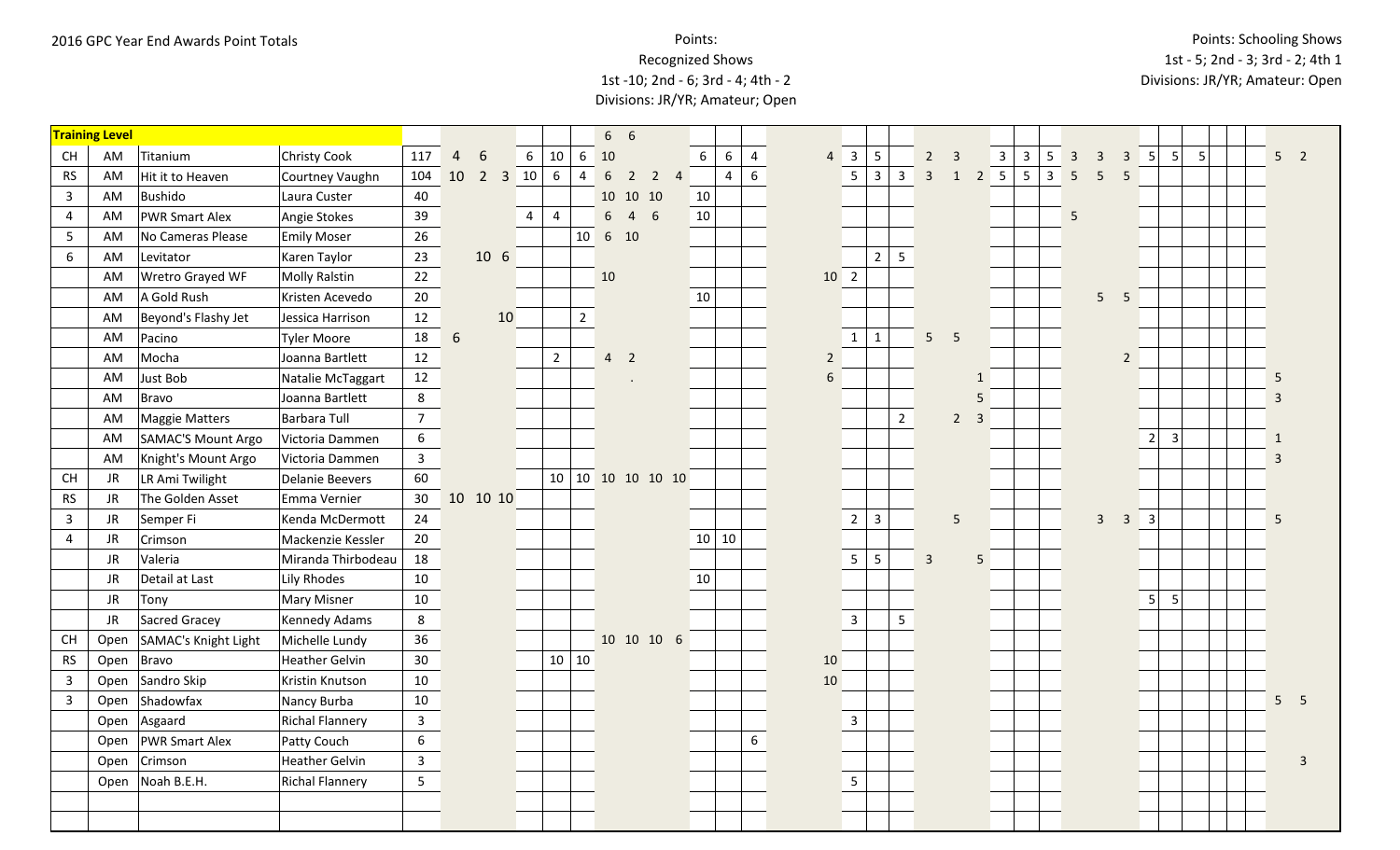# Recognized Shows

### 1st -10; 2nd - 6; 3rd - 4; 4th - 2 Divisions: JR/YR; Amateur; Open

| <b>First Level</b>                                                                                      |                     |                        |                       |                |       |                     |                 |                      |                |                |             |                   |                            |    |      |         |                |           |                |                |                |   |                 |                |  |  |                |
|---------------------------------------------------------------------------------------------------------|---------------------|------------------------|-----------------------|----------------|-------|---------------------|-----------------|----------------------|----------------|----------------|-------------|-------------------|----------------------------|----|------|---------|----------------|-----------|----------------|----------------|----------------|---|-----------------|----------------|--|--|----------------|
| <b>CH</b>                                                                                               | AM                  | Beyond's Flashy Jet    | Jessica Harrison      | 30             |       | 10                  |                 | 10                   |                |                |             |                   |                            |    |      |         |                |           |                |                | 5 <sub>5</sub> |   |                 |                |  |  |                |
| $\mathsf{CH}% \left( \mathcal{M}\right)$                                                                | AM                  | <b>Bushido LNF</b>     | Laura Custer          | 30             |       |                     |                 |                      | 10             |                |             |                   |                            | 10 |      |         |                |           |                |                |                |   | 5 <sub>5</sub>  |                |  |  |                |
| $\mathsf{CH}% \left( \mathcal{M}\right)$                                                                | AM                  | Just Bob               | Natalie McTaggert     | 30             |       |                     | 10              | 10                   |                |                |             |                   |                            |    |      | 10      |                |           |                |                |                |   |                 |                |  |  |                |
| $\overline{4}$                                                                                          | AM                  | Mocha                  | Joanna Bartlett       | 19             |       |                     |                 |                      | 10             |                |             |                   |                            |    | 6    |         |                |           |                |                |                |   | $\overline{3}$  |                |  |  |                |
| 5                                                                                                       | AM                  | Wretro Grayed WF       | Molly Ralstin         | 16             |       |                     |                 |                      | $\sqrt{6}$     |                |             |                   |                            |    | 10   |         |                |           |                |                |                |   |                 |                |  |  |                |
| 5                                                                                                       | AM                  | Hitittoheaven          | Courtney Vaughn       | 16             |       |                     |                 |                      |                | 6 <sub>4</sub> |             |                   | $6 \mid$                   |    |      |         |                |           |                |                |                |   |                 |                |  |  |                |
|                                                                                                         | AM                  | Dazzlemeister          | Hailey DeLay          | 13             |       |                     |                 |                      |                |                |             |                   |                            |    |      |         | 5 <sup>1</sup> | 1         | 5 <sup>1</sup> | $\overline{2}$ |                |   |                 |                |  |  |                |
|                                                                                                         | AM                  | Big Ben Hancock        | Nancy Bogart          | 11             |       |                     |                 |                      |                |                |             |                   |                            |    |      |         |                | 3         | 5              |                | 3              |   |                 |                |  |  |                |
|                                                                                                         | AM                  | Staas                  | Sharon O'Banion       | 10             |       | 6 4                 |                 |                      |                |                |             |                   |                            |    |      |         |                |           |                |                |                |   |                 |                |  |  |                |
|                                                                                                         | AM                  | Mark of Essence        | Elizabeth Dudley      | 8              |       |                     |                 |                      |                |                |             |                   |                            |    |      |         |                |           |                | $\overline{3}$ |                | 5 |                 |                |  |  |                |
| CH                                                                                                      | JR                  | Love the Pepto         | Mackenzie Kessler     | 30             |       | 10 10 10            |                 |                      |                |                |             |                   |                            |    |      |         |                |           |                |                |                |   |                 |                |  |  |                |
| $\mathsf{CH}% _{\mathsf{C}}^{\mathsf{C}}(\mathsf{C})=\mathsf{CH}_{\mathsf{C}}^{\mathsf{C}}(\mathsf{C})$ | Open                | For Satchels Memory    | <b>Heather Gelvin</b> | 102            |       | 10 10 10            |                 |                      | 10             | 6              | 6           | 6                 | $6 \mid$<br>6 <sup>1</sup> |    | 6 10 | 10<br>6 |                |           |                |                |                |   |                 |                |  |  |                |
| <b>RS</b>                                                                                               | Open                | Bravo                  | Heather Gelvin        | 67             |       |                     |                 |                      | 10             |                |             | 6 10 10 10 10     |                            |    |      | 6       |                |           |                |                |                |   |                 |                |  |  | 5              |
| $\mathbf{3}$                                                                                            | Open                | Gallant Prince Von G   | Patty Couch           | 36             |       |                     |                 |                      | 10 10          |                |             | 6                 |                            |    |      | 10      |                |           |                |                |                |   |                 |                |  |  |                |
| $\overline{4}$                                                                                          | Open                | Leonidis Diamond       | Heather Gelvin        | 10             |       |                     | 10              |                      |                |                |             |                   |                            |    |      |         |                |           |                |                |                |   |                 |                |  |  |                |
| 4                                                                                                       | Open                | Ahkal Way              | Audrey McKenna        | 10             |       |                     |                 |                      |                |                |             |                   |                            |    |      |         | 5 <sup>1</sup> | $\vert$ 5 |                |                |                |   |                 |                |  |  |                |
| 4                                                                                                       | Open                | Fiola                  | Kristin Knutson       | 10             |       |                     |                 |                      |                |                |             |                   |                            |    |      |         |                |           |                |                |                |   | 5               | 5              |  |  |                |
| 4                                                                                                       | Open                | Sandro Skip            | Kristin Knutson       | 10             |       |                     |                 |                      |                |                |             |                   |                            |    |      | 10      |                |           |                |                |                |   |                 |                |  |  |                |
|                                                                                                         | Open                | Crimson                | <b>Heather Gelvin</b> | $\mathbf{3}$   |       |                     |                 |                      |                |                |             |                   |                            |    |      |         |                |           |                |                |                |   |                 |                |  |  | $\overline{3}$ |
|                                                                                                         | Open                | Wintergreen Replica    | Michelle Lundy        | $\overline{4}$ |       |                     |                 |                      | $\overline{4}$ |                |             |                   |                            |    |      |         |                |           |                |                |                |   |                 |                |  |  |                |
|                                                                                                         | <b>Second Level</b> |                        |                       |                |       |                     |                 |                      |                |                |             |                   |                            |    |      |         |                |           |                |                |                |   |                 |                |  |  |                |
| $\mathsf{CH}% \left( \mathcal{M}\right)$                                                                | AM                  | Mantreh                | Tamera Mayo           | 96             |       | 10                  |                 |                      | 10 10 10 10 10 |                |             |                   | 10                         | 10 |      | 6       |                |           | 5              |                |                |   |                 |                |  |  | -5             |
| <b>RS</b>                                                                                               | AM                  | Big Ben Hancock        | Nancy Bogart          | 95             | 6 10  |                     |                 |                      |                | 10  4  10      |             | 6 10              |                            | 6  |      | 10      |                |           | 5              |                |                | 5 | $5\overline{)}$ | 5              |  |  | 3              |
| $\mathbf{3}$                                                                                            | AM                  | Deer Park Echoing Lark | KatherineWillingham   | 20             |       |                     | 10              | 10                   |                |                |             |                   |                            |    |      |         |                |           |                |                |                |   |                 |                |  |  |                |
| $\overline{4}$                                                                                          | AM                  | Lust in the Wind       | <b>Holly Luke</b>     | 15             |       |                     |                 |                      |                |                |             |                   |                            |    |      |         | 5 <sup>5</sup> |           |                |                | 5 <sup>5</sup> |   |                 |                |  |  |                |
|                                                                                                         | AM                  | Cassanova Kiss         | Beth Circle           | $\overline{3}$ |       |                     |                 |                      |                |                |             |                   |                            |    |      |         |                |           |                |                |                |   |                 | $\overline{3}$ |  |  |                |
| $\mathsf{CH}% \left( \mathcal{M}\right)$                                                                | JR                  | <b>Fauston NAF</b>     | <b>Kailey Devore</b>  | 40             |       |                     |                 |                      |                |                | 10 10 10 10 |                   |                            |    |      |         |                |           |                |                |                |   |                 |                |  |  |                |
|                                                                                                         | <b>JR</b>           | Cartwheels Belle Star  | Kari Nichols          | $5\phantom{.}$ |       |                     |                 |                      |                |                |             |                   |                            |    |      |         | 5 <sup>1</sup> |           |                |                |                |   |                 |                |  |  |                |
| $\mathsf{CH}% _{\mathsf{C}}^{\mathsf{C}}(\mathsf{C})=\mathsf{CH}_{\mathsf{C}}^{\mathsf{C}}(\mathsf{C})$ | Open                | Liberty Road           | <b>Heather Gelvin</b> | 119            | 10 10 |                     |                 | 6<br>10 <sup>1</sup> |                |                |             | 10 10 10 10 10 10 |                            |    |      | 10 10   |                |           |                |                |                |   |                 |                |  |  | 3              |
| <b>RS</b>                                                                                               | Open                | Wintergreen Replica    | Michelle Lundy        | 46             |       | 6 <sup>1</sup><br>6 |                 |                      |                | 6              |             | 6                 |                            |    |      | 6<br>6  |                |           |                |                |                |   |                 |                |  |  | 5<br>5         |
| $\mathbf{3}$                                                                                            | Open                | Checkers               | Richal Flannery       | 35             |       |                     | 10 <sup>1</sup> | $10 \vert 10$        |                |                |             |                   |                            |    |      |         |                |           | 5              |                |                |   |                 |                |  |  |                |
| 4                                                                                                       | Open                | Deacon                 | Carolyn Hoekstra      | 26             |       | 10                  |                 | 6                    |                |                |             |                   |                            | 10 |      |         |                |           |                |                |                |   |                 |                |  |  |                |
| 5                                                                                                       | Open                | Gallant Prince Von G   | Patty Couch           | 23             |       |                     |                 |                      |                | 6              | 6           |                   |                            |    | 6    |         | 5 <sup>1</sup> |           |                |                |                |   |                 |                |  |  |                |
| 6                                                                                                       | Open                | Deer Park Echoing Lark | Mary Shappee          | 20             |       |                     |                 |                      |                | 10             |             | 10                |                            |    |      |         |                |           |                |                |                |   |                 |                |  |  |                |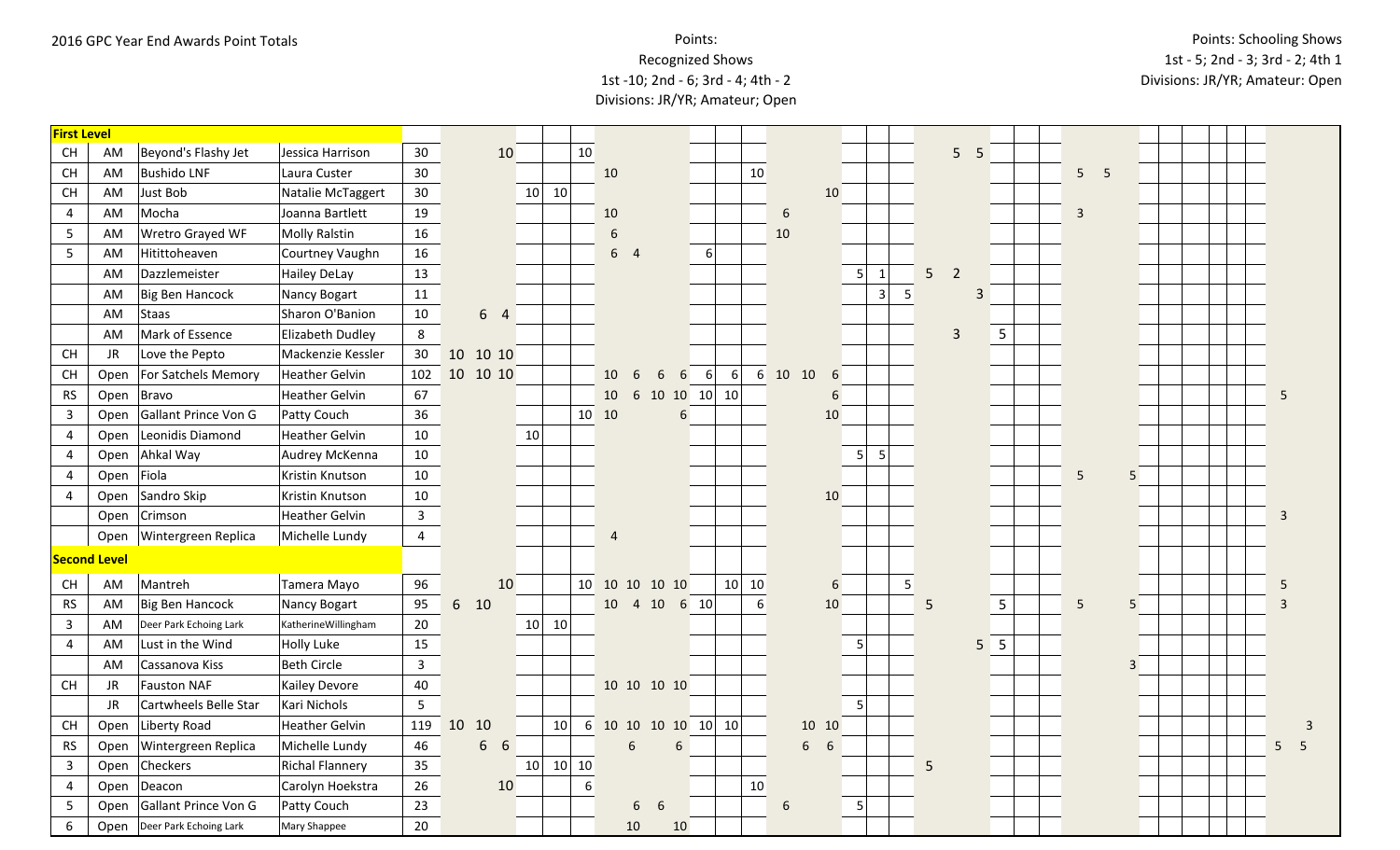# Recognized Shows

### 1st -10; 2nd - 6; 3rd - 4; 4th - 2 Divisions: JR/YR; Amateur; Open

| <b>Third Level</b>      |                     |                        |                     |                |    |      |    |         |                           |    |       |        |                       |                |   |   |                 |                 |                 |   |                 |  |  |            |
|-------------------------|---------------------|------------------------|---------------------|----------------|----|------|----|---------|---------------------------|----|-------|--------|-----------------------|----------------|---|---|-----------------|-----------------|-----------------|---|-----------------|--|--|------------|
| CH                      | AM                  | Clair NAF              | Tamera Mayo         | 56             |    | 10 4 |    | 10<br>6 |                           |    |       |        | 10<br>$6\phantom{1}6$ |                | 5 | 5 |                 |                 |                 |   |                 |  |  |            |
| ${\sf RS}$              | AM                  | <b>Rock Chalk</b>      | Nancy Litsch        | 41             |    | 6    |    | 10      |                           |    |       |        | 10                    |                |   |   |                 |                 | $5\phantom{.0}$ |   | 5               |  |  | $\sqrt{5}$ |
| $\overline{3}$          | AM                  | Beloved Victory        | Debbie Nutt         | 15             |    | 10   |    |         |                           |    |       |        |                       |                |   |   |                 | 5               |                 |   |                 |  |  |            |
| CH                      | JR                  | Cartwheels Belle Star  | Kari Nichols        | 70             | 10 |      |    |         | 10 10                     | 10 |       |        | 10                    |                |   |   | $5\phantom{.0}$ | $5\phantom{.0}$ |                 |   | $5\overline{)}$ |  |  | 5          |
| <b>RS</b>               | JR                  | Genna                  | Kari Nichols        | 34             |    | 10   |    |         |                           |    |       |        | $6\phantom{1}$        | $\overline{3}$ |   |   |                 | $5\overline{5}$ |                 |   |                 |  |  | 5          |
| $\overline{\mathbf{3}}$ | JR                  | Charisma               | Nikki Weitzenhoffer | 10             |    |      |    | $10\,$  |                           |    |       |        |                       |                |   |   |                 |                 |                 |   |                 |  |  |            |
|                         | JR                  | Magnolia               | Kari Nichols        | 5 <sub>1</sub> |    |      |    |         |                           |    |       |        |                       | 5              |   |   |                 |                 |                 |   |                 |  |  |            |
| CH                      | Open                | Checkers               | Richal Flannery     | 36             |    |      |    |         | $10\,$<br>$6\phantom{.}6$ |    | 10 10 |        |                       |                |   |   |                 |                 |                 |   |                 |  |  |            |
| <b>RS</b>               | Open                | Deer Park Echoing Lark | Mary Shappee        | 20             |    |      |    |         | 10 10                     |    |       |        |                       |                |   |   |                 |                 |                 |   |                 |  |  |            |
| $\overline{3}$          | Open                | Comet                  | Cheryl West         | 10             |    |      | 10 |         |                           |    |       |        |                       |                |   |   |                 |                 |                 |   |                 |  |  |            |
| $\overline{3}$          | Open                | Finian                 | Anthea Kin          | 10             |    | 10   |    |         |                           |    |       |        |                       |                |   |   |                 |                 |                 |   |                 |  |  |            |
| $\overline{3}$          | Open                | Parliament             | Rebecca Moore       | 10             | 10 |      |    |         |                           |    |       |        |                       |                |   |   |                 |                 |                 |   |                 |  |  |            |
| $\overline{\mathbf{3}}$ | Open                | Rowan                  | Nancy Burba         | 10             |    |      |    |         |                           |    |       |        |                       |                |   |   |                 |                 |                 |   | 5               |  |  | 5          |
|                         |                     |                        |                     |                |    |      |    |         |                           |    |       |        |                       |                |   |   |                 |                 |                 |   |                 |  |  |            |
|                         |                     |                        |                     |                |    |      |    |         |                           |    |       |        |                       |                |   |   |                 |                 |                 |   |                 |  |  |            |
|                         |                     |                        |                     |                |    |      |    |         |                           |    |       |        |                       |                |   |   |                 |                 |                 |   |                 |  |  |            |
|                         |                     |                        |                     |                |    |      |    |         |                           |    |       |        |                       |                |   |   |                 |                 |                 |   |                 |  |  |            |
|                         | <b>Fourth Level</b> |                        |                     |                |    |      |    |         |                           |    |       |        |                       |                |   |   |                 |                 |                 |   |                 |  |  |            |
| CH                      | JR                  | Genna                  | Kari Nichols        | 50             |    |      | 10 |         | 10 10                     | 10 |       |        |                       |                |   |   |                 |                 |                 | 5 |                 |  |  | 5          |
| <b>RS</b>               | JR                  | Magnolia               | Kari Nichols        | 15             | 10 |      |    |         |                           |    |       |        |                       |                |   |   | 5               |                 |                 |   |                 |  |  |            |
| $\overline{3}$          | <b>JR</b>           | Charisma               | Nikki Weitzenhoffer | 10             |    | 10   |    |         |                           |    |       |        |                       |                |   |   |                 |                 |                 |   |                 |  |  |            |
| CH                      | Open                | Peter Pan              | Susan Lang          | 45             | 10 |      | 10 |         | 10 10                     |    |       |        |                       |                |   |   | $\overline{5}$  |                 |                 |   |                 |  |  |            |
| <b>RS</b>               | Open                | Vashti                 | Kristin Knutson     | 30             |    |      |    |         | 10 10                     |    |       | $10\,$ |                       |                |   |   |                 |                 |                 |   |                 |  |  |            |
| $\overline{3}$          | Open                | Rowan                  | Nancy Burba         | 10             |    |      |    |         |                           |    |       |        |                       |                |   |   |                 |                 |                 |   | 5               |  |  | 5          |
|                         |                     |                        |                     |                |    |      |    |         |                           |    |       |        |                       |                |   |   |                 |                 |                 |   |                 |  |  |            |
|                         |                     |                        |                     |                |    |      |    |         |                           |    |       |        |                       |                |   |   |                 |                 |                 |   |                 |  |  |            |
|                         |                     |                        |                     |                |    |      |    |         |                           |    |       |        |                       |                |   |   |                 |                 |                 |   |                 |  |  |            |
|                         |                     |                        |                     |                |    |      |    |         |                           |    |       |        |                       |                |   |   |                 |                 |                 |   |                 |  |  |            |
|                         |                     |                        |                     |                |    |      |    |         |                           |    |       |        |                       |                |   |   |                 |                 |                 |   |                 |  |  |            |
|                         |                     |                        |                     |                |    |      |    |         |                           |    |       |        |                       |                |   |   |                 |                 |                 |   |                 |  |  |            |
|                         |                     |                        |                     |                |    |      |    |         |                           |    |       |        |                       |                |   |   |                 |                 |                 |   |                 |  |  |            |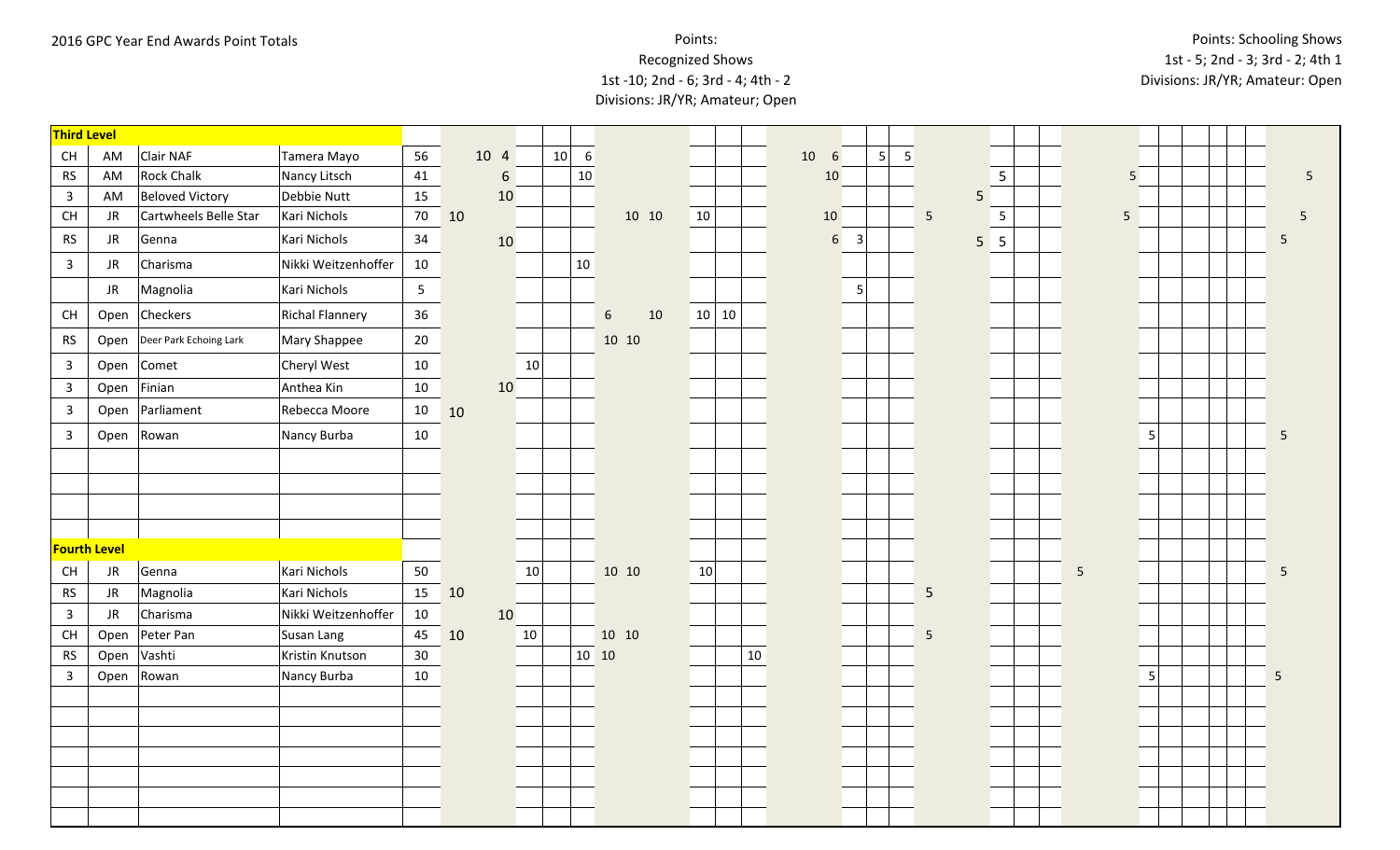| <b>FEI</b>     |           |                                           |                     |                 |                  |    |                 |    |                |    |       |                 |                |                 |   |  |   |
|----------------|-----------|-------------------------------------------|---------------------|-----------------|------------------|----|-----------------|----|----------------|----|-------|-----------------|----------------|-----------------|---|--|---|
| <b>CH</b>      | AM        | Keoliet                                   | Chris Cashel        | 57              | 10               |    | 10              |    | 6 6            | 10 |       | $\overline{5}$  | $\overline{5}$ |                 | 5 |  |   |
| <b>RS</b>      | AM        | Lazulite                                  | Marie Maloney       | 50              |                  |    | 10 10           |    | 10 10          |    |       | 5               | 5              |                 |   |  |   |
| $\mathbf{3}$   | AM        | D'Erin                                    | Deryn Stewart       | 27              |                  |    | $6\phantom{.}6$ |    | 6 10           |    |       |                 |                | $5\phantom{.0}$ |   |  |   |
| $\overline{4}$ | AM        | Daphene                                   | Marty Hunt          | 26              |                  | 6  |                 | 10 |                | 10 |       |                 |                |                 |   |  |   |
|                | AM        | Nessessity                                | Traci Jackson       | 10              |                  |    |                 |    |                | 10 |       |                 |                |                 |   |  |   |
| CH             | <b>JR</b> | Chrisma                                   | Nikki Weitzenhoffer | 15              |                  |    |                 |    |                |    | 10    |                 |                |                 |   |  | 5 |
| CH             | Open      | Swoosh                                    | Janelle Williams    | 71              | 6                |    | 10              |    | 10             | 10 | 10    | 5               | 5              | $5\phantom{.}$  | 5 |  |   |
| <b>RS</b>      | Open      | Waterfront                                | Robin Hessel        | 45              |                  |    | 10              |    | 10 10          | 10 |       |                 |                |                 | 5 |  |   |
| $\overline{3}$ | Open      | Vashti                                    | Kristin Knutson     | 20              |                  |    |                 |    |                |    | 10 10 |                 |                |                 |   |  |   |
| $\overline{4}$ | Open      | Casaro                                    | Kristin Knutson     | 20              | 10               |    | 10              |    |                |    |       |                 |                |                 |   |  |   |
| $5\phantom{.}$ | Open      | Ambition 7                                | Robin Hessel        | 15              |                  | 10 |                 |    |                |    |       | 5               |                |                 |   |  |   |
|                |           | Open Divino                               | Roberta Clark       | 6               | $\boldsymbol{6}$ |    |                 |    |                |    |       |                 |                |                 |   |  |   |
|                |           | Open Peter Pan                            | Susan Lang          | $5\phantom{.0}$ |                  |    |                 |    |                |    |       |                 |                |                 |   |  | 5 |
|                |           | <b>Musical Freestyle - No Divisions</b>   |                     |                 |                  |    |                 |    |                |    |       |                 |                |                 |   |  |   |
| CH             | AM        | Mantreh                                   | Tamera Mayo         | 58              | 10               |    | 10              |    | 6 6            | 6  | 10    | 5               |                |                 |   |  | 5 |
| <b>RS</b>      | Open      | Casaro                                    | Kristin Knutson     | 26              | 6                |    |                 |    | 10 10          |    |       |                 |                |                 |   |  |   |
| $\overline{3}$ | Open      | Vashti                                    | Kristin Knutson     | 20              |                  |    | 10              |    |                | 10 |       |                 |                |                 |   |  |   |
|                | AM        | Happy Go Lucky                            | Holly Fisher        | 10              |                  |    |                 |    |                | 10 |       |                 |                |                 |   |  |   |
|                | Open      | Deacon                                    | Carolyn Hoekstra    | 8               | $\overline{2}$   |    | $6\,$           |    |                |    |       |                 |                |                 |   |  |   |
|                | Open      | Divino                                    | Roberta Clark       | $8\phantom{1}$  |                  |    | $\overline{4}$  |    | $\overline{4}$ |    |       |                 |                |                 |   |  |   |
|                | Open      | Gallant Prince Von G                      | Patty Couch         | $5\phantom{.0}$ |                  |    |                 |    |                |    |       |                 |                |                 |   |  | 5 |
|                |           | Open Wolkenwand                           | Anthea Kin          | $\overline{4}$  | $\overline{4}$   |    |                 |    |                |    |       |                 |                |                 |   |  |   |
|                |           | <b>Sport Horse in Hand - No Divisions</b> |                     |                 |                  |    |                 |    |                |    |       |                 |                |                 |   |  |   |
| CH             |           | Back in Black                             | Janelle Williams    | 15              |                  |    |                 |    |                |    |       | $5\phantom{.0}$ | 5              | $5\phantom{.0}$ |   |  |   |
|                |           | Tiara                                     | Kari Nichols        | $\mathbf{3}$    |                  |    |                 |    |                |    |       |                 | $\overline{3}$ |                 |   |  |   |
|                |           |                                           |                     |                 |                  |    |                 |    |                |    |       |                 |                |                 |   |  |   |
|                |           |                                           |                     |                 |                  |    |                 |    |                |    |       |                 |                |                 |   |  |   |
|                |           |                                           |                     |                 |                  |    |                 |    |                |    |       |                 |                |                 |   |  |   |
|                |           |                                           |                     |                 |                  |    |                 |    |                |    |       |                 |                |                 |   |  |   |
|                |           |                                           |                     |                 |                  |    |                 |    |                |    |       |                 |                |                 |   |  |   |
|                |           |                                           |                     |                 |                  |    |                 |    |                |    |       |                 |                |                 |   |  |   |
|                |           |                                           |                     |                 |                  |    |                 |    |                |    |       |                 |                |                 |   |  |   |
|                |           |                                           |                     |                 |                  |    |                 |    |                |    |       |                 |                |                 |   |  |   |
|                |           |                                           |                     |                 |                  |    |                 |    |                |    |       |                 |                |                 |   |  |   |
|                |           |                                           |                     |                 |                  |    |                 |    |                |    |       |                 |                |                 |   |  |   |